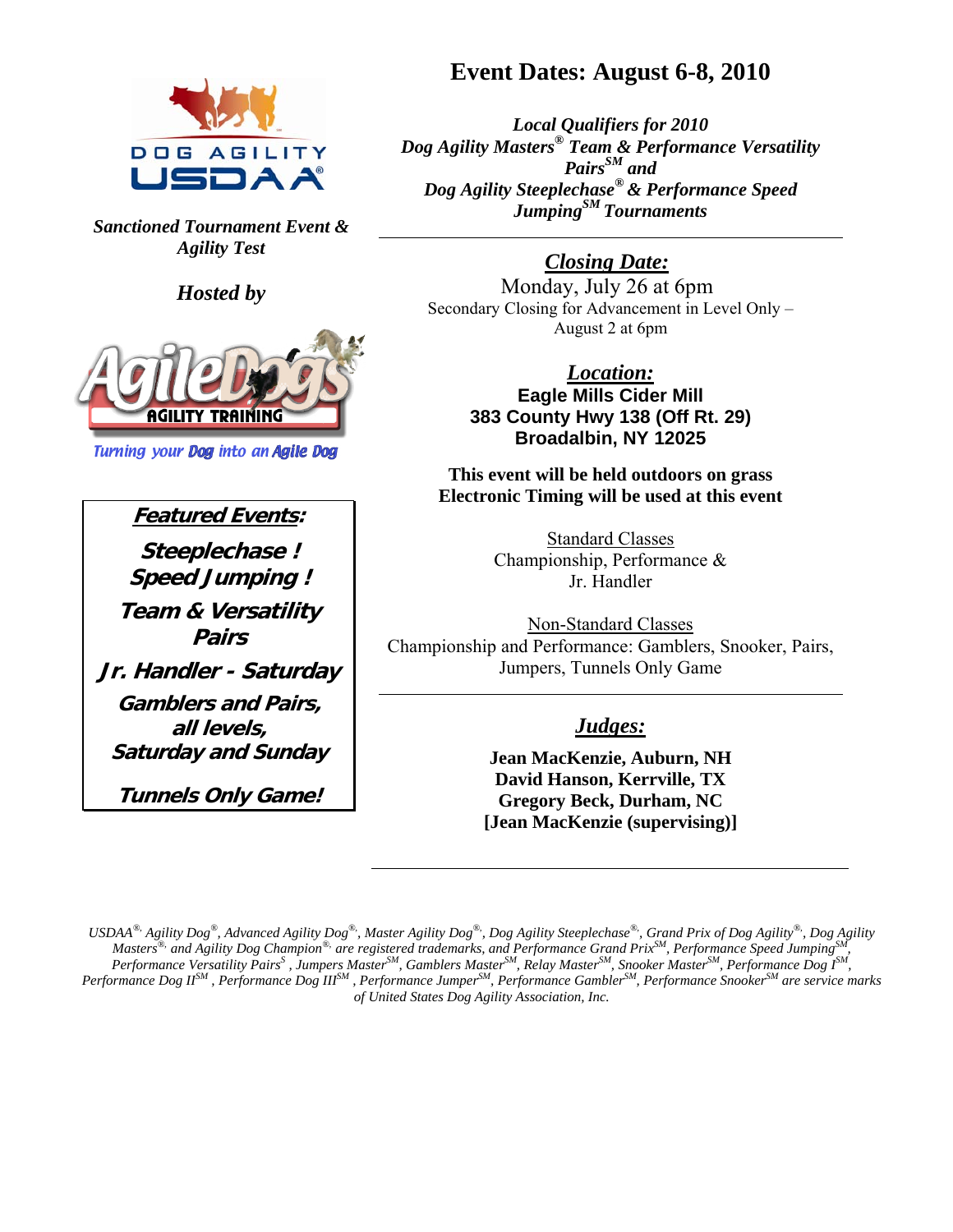## **ORGANIZING COMMITTEE**

| <b>Trial Chairperson</b>          | <b>Trial Secretary</b>               |
|-----------------------------------|--------------------------------------|
| <b>Jeff Boyer</b>                 | Debbie Wlodarski                     |
| Dutch Village Apartments          | 2112 Fairview Ave                    |
| Apt 18-3L, Menands, NY 12204      | Schenectady, NY 12306                |
| (518) 461-6791 Jeff@agiledogs.net | (518) 346-7988, Debbie@agiledogs.net |

### **ENTRIES & CLOSING DATE**

All entries must be RECEIVED by 6:00 PM, **Monday, July 26th** No entries may be accepted or withdrawn for any reason after **July 26<sup>th</sup>**. For entries received by the closing date, the class level of their entry may be changed until 6:00 pm Monday, August 2 by phone (518-346-7988) or email (Debbie@agiledogs.net). To be accepted, entries must be complete, signed (by parent or legal guardian if handler is a minor), received by the closing date, and accompanied by the correct fees made payable to *AgileDogs.* You must file a separate entry form for each dog entered (i.e., only one dog per form). You may use the same entry form to enter the same dog in different jump heights in the different programs. One jump height per program per entry form.

### **CHECK IN AND MEASURING**

At check-in you must present your permanent card, temporary card, or USDAA-issued check-in letter/printout from subscriber account. All dogs without a permanent registration card, a completely signed temporary card, or a check-in letter provided by USDAA/print out of dog info page from subscriber account indicating the dog is permanently carded OR dogs jumping 26" (P22"), must be measured prior to being checked in!! Change of jump heights will be made only when the dog is required to move into a higher category by the judge's measure-in at this event. The handler can decide to run For Exhibition Only in the lower height, but no awards or qualifying scores may be earned and no change in program is permitted.

All dogs must be registered with USDAA (registration has a "U" prefix) in order to compete. You may register online at www.usdaa.com by clicking on General Information, Dog Registration, to obtain a registration number immediately and a measurement card prior to the show. You may also complete and submit the registration form included in this test schedule and submit it with entry for any dog that does not bear a valid USDAA Registration Number.

**SPECIAL NOTE FOR TEAM/PVP:** The handler of a dog entered in Team/PVP that measures up, must notify the secretary immediately. The dog must jump the higher height in order for the team/pair to be eligible for tournament qualification. Should the change in height make the dog ineligible for the team, the secretary shall make every effort to form complete teams from available dogs. If the dog is unprepared for the higher jump height, it may run FOR EXHIBITION ONLY, but the team/pair shall not be eligible for tournament qualification. Partners may compete in the individual classes for placements, tournament top ten and Lifetime Achievement Award Qs.

# **TENTATIVE SCHEDULE / RUNNING ORDER**

#### **(Subject to Change after closing date)**

Show Site Opens Friday at 12:00 PM. Saturday and Sunday, the site opens at 6:30 AM. Friday: Check-in and Measuring 1:00-1:45 PM Judge's Briefing 1:45 PM Saturday: Check-in and Measuring 7:00-7:45 AM Judge's Briefing 7:45 AM Sunday: Check-in and Measuring 7:15-7:30 AM Judge's Briefing 7:45 AM

| <b>Friday August 6</b> |                     | <b>Saturday August 7</b> |                          |                        | <b>Sunday August 8</b> |
|------------------------|---------------------|--------------------------|--------------------------|------------------------|------------------------|
| <b>Sandy Ring</b>      | <b>Crystal Ring</b> | <b>Sandy Ring</b>        | <b>Crystal Ring</b>      | <b>Sandy Ring</b>      | <b>Crystal Ring</b>    |
| Jean MacKenzie         | <b>Greg Beck</b>    | Dave Hanson              | <b>Greg Beck</b>         | Dave Hanson            | <b>Greg Beck</b>       |
|                        |                     | Team/PVP Jumpers         | Adv/PII Gamblers         | M/PIII Snooker         | Adv/PII Pairs          |
| M/PIII Jumpers         | Adv/PII Jumpers     | M/PIII Pairs             | St/PI Gamblers           | Team/PVP Snooker       | St/PI Pairs            |
|                        |                     | St/PI Pairs              | Adv/PII Standard         | M/PIII Pairs           | Adv/PII Gamblers       |
| Steeplechase/PSJ       | St/PI Jumpers       | Team/PVP Standard        | St/PI Standard           | <b>M/PIII Gamblers</b> | St/PI Gamblers         |
| Rd 1                   |                     | M/PIII Standard          | Jr Handlers              | Team/PVP Relay         | St/PI Standard         |
|                        |                     | Team/PVP Gamblers        | Adv/PII Pairs            | Adv/PII Standard       | Adv/PII Snooker        |
|                        |                     | M/PIII Gamblers          | STP/PSJ Rd 2             | M/PIII Standard        | St/PI Snooker          |
|                        |                     |                          | <b>Tunnels Only Game</b> |                        |                        |

Note: Jump heights will go low to high, Performance followed by Championship on Saturday, and high to low, Championship followed by Performance on Friday and Sunday. Team & PVP class jump heights will vary in accordance with tournament rules. Masters/PIII Snooker jump height order will be random.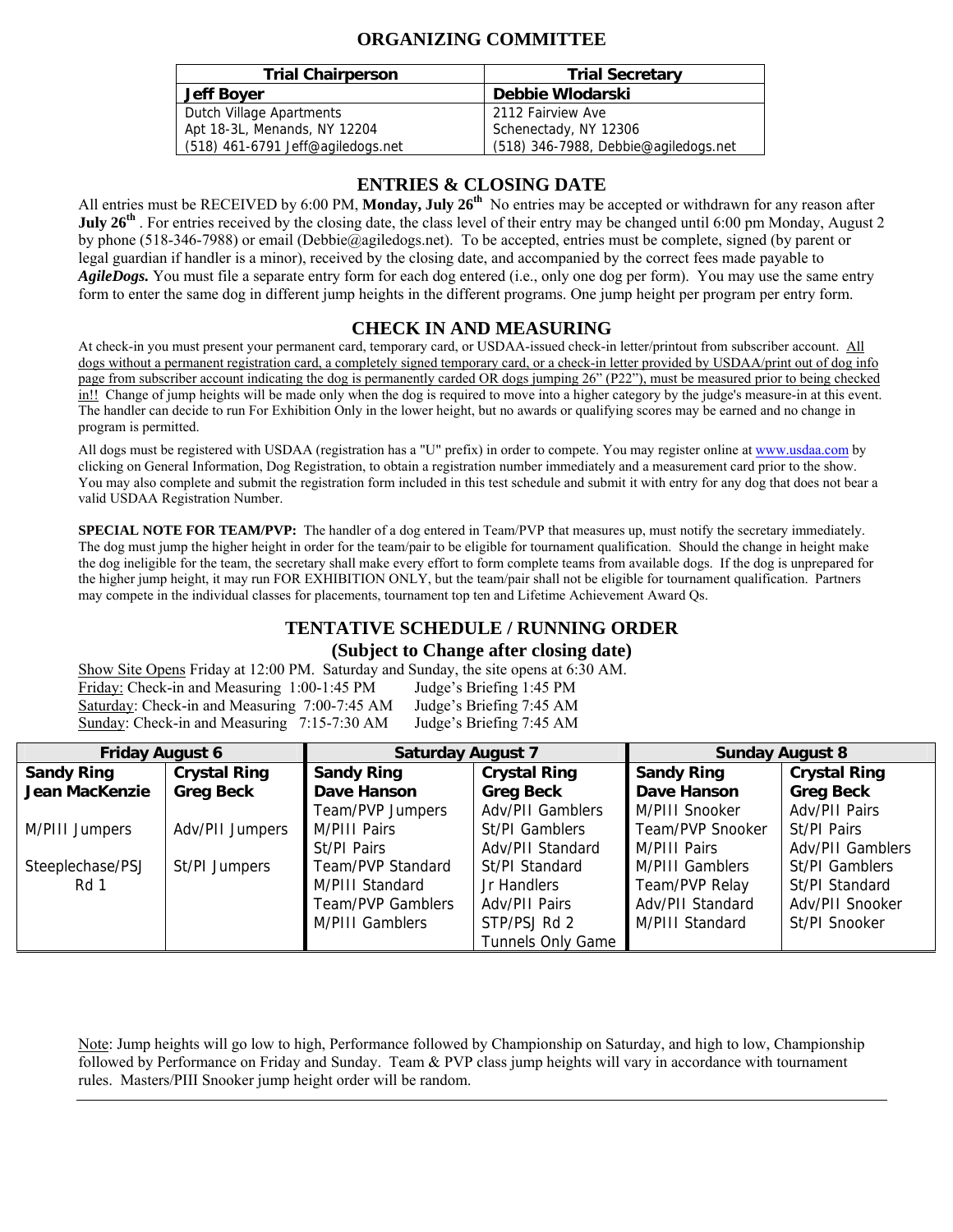#### **The following are the jump heights for the Championship Program (Performance heights are in parentheses):**

| Dog Height  | Jump Height | Long Jump       | Table                          |
|-------------|-------------|-----------------|--------------------------------|
| Over 21"    | 26" (22")   | 60" (48")       | 24" (16")                      |
| 21" or less | 22" (16")   | 48" (36")       | 24" (16")                      |
| 16" or less | 16" (12")   | 36" (20")       | 16" (12")                      |
| 12" or less | (8")        | $(6")^*$<br>20" | $12^{\circ}$ (12 <sup>")</sup> |

**\*Re-designed Long Jump** – dogs jumping 8" will jump 2<sup>nd</sup> board only - span of 6", height of 7.5".

**Agility obstacles shall meet the requirements of USDAA Rules and Regulations.**

## **SITE AMENITIES**

- 8 The rings will be completely enclosed with snow fencing.
- 8 There will be RV and tent camping available on site. Self contained RV's only. Bathroom Facilities will be available.
- 8 Vendors of dog-related items and services are welcome! Fee is \$20 per day (or like amount donated to the worker's raffle each day) for a 10' x 10' space, and is payable on Saturday morning at the latest to the trial secretary's table. All vendors must pre-register with Trisha Stall (518-331-7814, Trisha@agiledogs.net).
- 8 Photographer: Canines in Action (Dottie Piroha) will be on site both days taking action shots of your dogs. Her website is www.piroha.com/Site/CIAPhotography-666.htm
- 8 Eagle Mills will have a food vendor on site.

# **HOTELS THAT ACCEPT DOGS**

**SOME HOTEL COURTESIES TO OBSERVE:** Please use care with your dogs so that we may continue to use them in the future!

Don't leave your dog(s) unattended. If you must leave, either take them with you, or leave them crated. We WILL request reports from the motels as to the behavior of agility guest and their dogs.

Cover the motel's bedding with a sheet, whether or not you think your dog will get on the bed.

Please pick up all poop. Please bag and dispose of it properly. Remember that your motel is an extension of the show site. You must clean up after your dog.

- o Holiday Inn, 308 N. Camrie Ave, Johnstown, NY 12095 (518) 762-4686 16 min from show site
- o Super 8 Motel, 301 N. Comrie Avenue Johnstown, NY 12095 (518) 736-1800
- o Microtel Inn, 136 N. Comrie Ave, Johnstown, NY 12095 (518) 762-5425
- o Blue Moon Motel, 3778 State Hwy 30, Amsterdam, NY 518-883-9990 7 min from show site

Eagle Mills - RV and tent camping available on site. Self contained RV's only. Bathroom Facilities will be available. Fees \$20 RV \$10 Tent

# **DIRECTIONS TO TEST SITE**

Eagle Mills Cider Mill, 383 County Hwy 138 (Off Rt. 29), Broadalbin, NY 12025

From *Amsterdam* take Rt. 30 North to Rt. 29, turn right onto Rt. 29 and proceed 5 miles to County Highway 138, turn left onto County Highway 138 and proceed 1 ½ miles to the Eagle Mills Cider Co.

From *Saratoga Springs* take Rt. 29 West approximately 19 miles to County Highway 138, turn right and proceed 1 ½ miles to the Eagle Mills Cider Co.

From *Schenectady / Scotia* take Rt. 147 North to Rt. 29, turn left onto Rt. 29 and proceed 4 miles to County Highway 138, turn right and proceed 1½ miles to the Eagle Mills Cider Co.

From *Albany* you can either take the Northway (I-87 North) to Saratoga Springs and then follow the Saratoga Springs instructions or take the Thruway (I-90 West) to Amsterdam and follow the Amsterdam instructions.

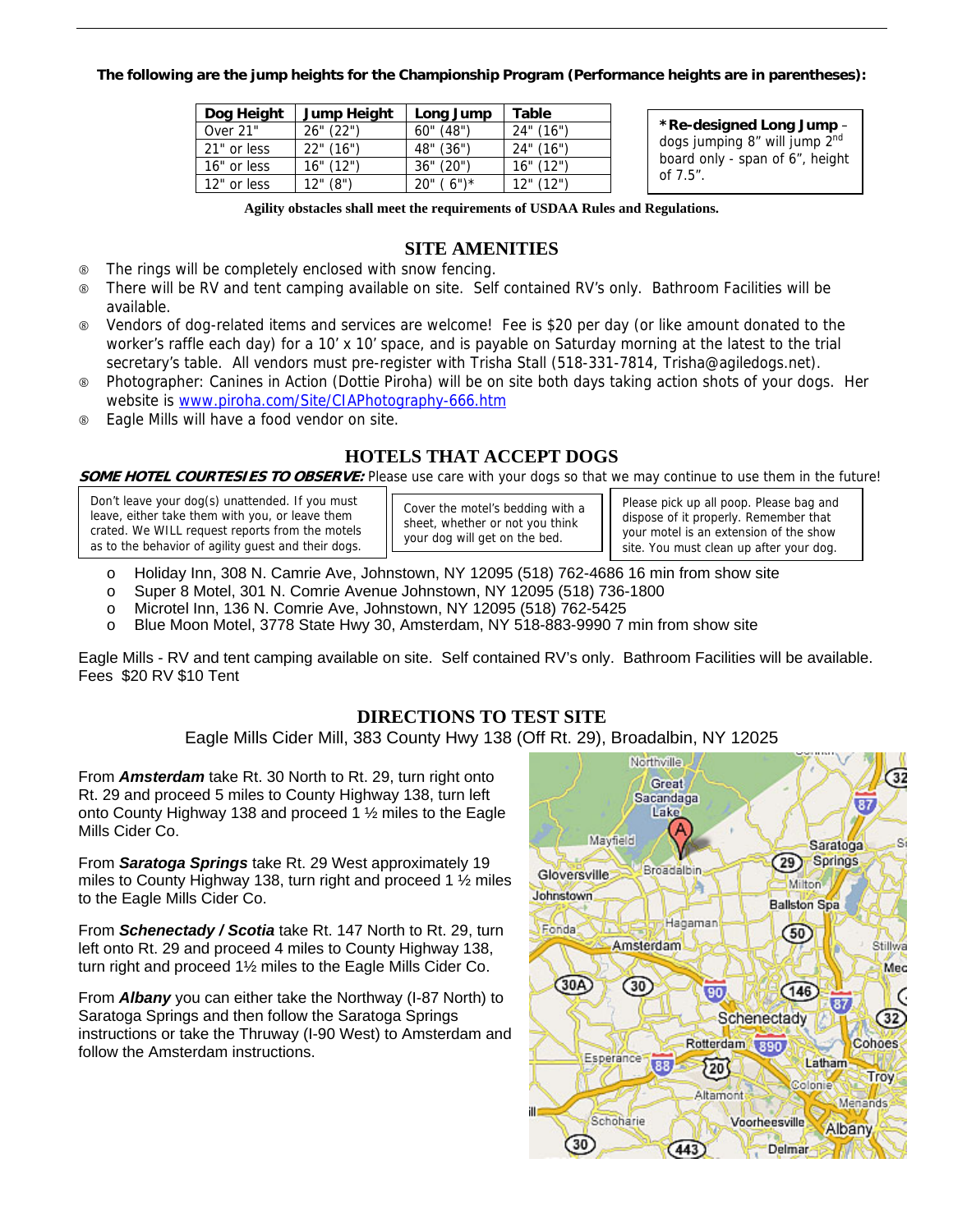#### **NOTICE TO COMPETITORS**

Competitors through submission of entry, acknowledge that they are knowledgeable of USDAA rules and regulations, which are hereby incorporated by reference, including, but not limited to, the following rules and conditions for submission and acceptance of entry:

- The test is open to all dogs at least 18 months of age, including purebred and non-purebred, except bitches in season, dogs suffering from any deformity, injury or illness that may affect the dog's ability to perform safely, or dogs exhibiting signs of aggression.
- The Organizing Committee of an event may refuse the entry of any competitor or dog for just cause should the committee views that participation by competitor or dog would be prejudicial to the sport. However, any committee so doing must notify the competitor in writing (with a copy to the USDAA office) in anticipation of or upon receipt of entry. The notice must include the reason for refusing the entry and a brief explanation of the basis for their decision. The burden of responsibility for appropriateness of such action rests solely with the host group and its Organizing Committee.
- Safety shall always be of foremost consideration at all times. Handlers through entry at this event accept full responsibility for themselves and the actions of their dogs and/or children.
- No leads, collars, food, toys, or other aids or devices shall be permitted on the course at any time.
- No entries may be accepted or withdrawn for any reason after the closing date.
- There shall be no refunds for entries withdrawn after the closing date or in the event a dog and/or handler are dismissed from competition, regardless of reason for such dismissal. Any dog or handler that pulls from the competition after the closing date due to injury or illness will receive, if a doctor's note is provided, a refund of up to 50% of entry fees, at the club's discretion.
- All Competitors through entry at this event waive any and all rights relative to video broadcast of this event. Competitors shall have the right to videotape portions of this event for their personal use only. No portion of this event may be videotaped for commercial or other purposes. All video, broadcast and telecast rights for this event are the exclusive property of United States Dog Agility Association, Inc.
- Portions of this event may be taped for television. Through entry at this event, ALL COMPETITORS AND HANDLERS HEREBY GRANT to USDAA and its representatives, agents and assigns, all rights and permission to use or appropriate his/her and their dog's name, biography, likeness, photograph, voice, performing persona, or other indicia of identity for broadcast, telecast, cablecast, transmission or distribution in any format or media now known or hereafter to become known. All competitors and handlers hereby release USDAA and its representatives, agents and assigns from any claim or cause of action for invasion of the rights of privacy, right of publicity, right of personality, or any similar right.
- All fees are payable in US Dollars and no entry fee will be refunded if the Test cannot open or be completed by reason of riots, civil disturbances, fire, an act of God, public emergency, act of a public enemy or any other cause beyond the control of the organizing committee.
- Returned checks do not constitute a valid entry. There will be a \$20.00 service charge for returned checks. Payment of entry frees and service charges shall be made in cash or money order within 30 days of postmark of notice of returned check where notifications are received after event date. Any fees not received within 30 days of notice result in cancellation of event results for all classes for the registrations numbers(s) of delinquent entry/entries. No reinstatement of results is possible, and all awards must be returned within 10 days of notification, or the dog's registration may be suspended pending restitution. Any unpaid fees or shortfalls must be paid prior to the start of the event or entry is cancelled without recourse by the owner/handler.
- Competitors must pick up after their dog(s). Anyone not cleaning up after his or her dog(s) at the trial site or hotel will be asked to leave. No entry fees will be refunded to any competitor asked to leave due to failure to clean up after their dog(s).
- Fault limits may be applied in all classes for which faults are assessed. Limits shall be announced during the judge's briefings.
- Competitors (handler or their dog) may not enter any class held for title under a judge who resides in the same household or with whom they have trained in the past ten (10) days.

#### **NOTE**: Register online at **www.usdaa.com** by clicking on General Information, Dog Registration.

# **DOG REGISTRATION APPLICATION - \$20.00 JUNIOR HANDLER REGISTRATION APPLICATION - \$20.00**

Dogs must be registered with USDAA in order to compete in USDAA sanctioned events. A registration card and number with a "U" prefix will be issued to facilitate entry at USDAA events and tracking of show results in the regular classes.

Junior handlers (those 18 years of age and younger) and their dogs must be separately registered for participation in the USDAA's Junior Handler Program (UJHP). A registration number with a "J" prefix will be assigned for use in entering UJHP events. A dog competing in both programs (regular classes and UJHP) must be registered separately for each program, for which the total fee is \$40.

| You must complete ALL information for a valid registration:<br><b>OWNER/HANDLER INFORMATION:</b>                                                                                                                               |                       | FOR USDAA USE ONLY:<br>$REG \#$                          | UJHP $#$ |
|--------------------------------------------------------------------------------------------------------------------------------------------------------------------------------------------------------------------------------|-----------------------|----------------------------------------------------------|----------|
| Primary Owner:<br>Co-Owner:                                                                                                                                                                                                    | Handler:              | (If different from primary owner)                        |          |
| Junior Handler: 2008. [19] Daniel Management of the Management of the Management of the Management of the Management of the Management of the Management of the Management of the Management of the Management of the Manageme | Telephone: (          | $\frac{1}{(Day \text{ telephone}, \text{ if possible})}$ |          |
|                                                                                                                                                                                                                                |                       |                                                          |          |
| City / State:                                                                                                                                                                                                                  | Postal Code:          | Country:                                                 |          |
| <b>DOG INFORMATION:</b><br>(Name to appear on certificates; please print clearly or type)                                                                                                                                      |                       | Call Name:<br>Height                                     |          |
| Birthdate:<br>Breed:<br>Specify breed or state "All American to denote mix-breed)                                                                                                                                              | (Estimate if unknown) | @ Withers:<br>(To nearest 1/4")                          |          |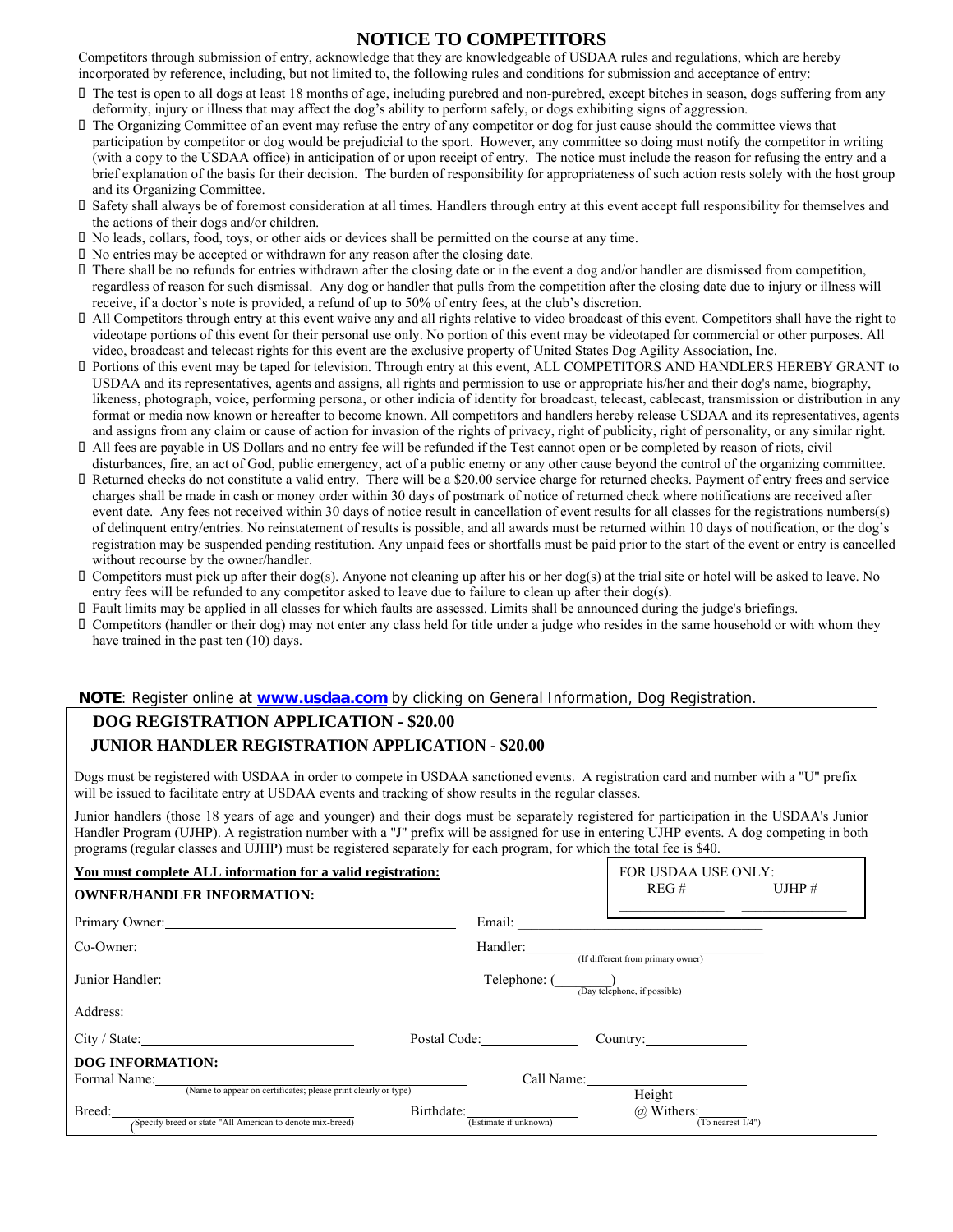## **CLASS DESCRIPTIONS & ELIGIBILITY**

The following titling classes are being offered at the Starters, PI, Advanced, PII, Masters, and PIII levels at

## this event:

## **Standard, Gamblers, Jumpers, Pairs Relay, and Snooker**

A complete description of these classes and the requirements for eligibility for entry may be found in Chapters 3-7 of Official USDAA Rules & Regulations, which are incorporated in this test schedule by reference. A summary of eligibility requirements for all titling classes is presented in Appendix E of the Rules & Regulations. Competitors may enter both Championship and Performance classes for which they may be eligible; however, no dog may be entered in the same class regardless of level at this event.

Pairs is now required for titling at all levels of Performance and follows the same rules as for the Championship Program. In either program, should only one dog be entered in a level/program, unentered dog or dogs from other programs/levels may NOT be recruited to form a qualifying pair.

#### **FUN CLASS**



**Tunnels Only Game!** This class is open to all Championship and Performance levels. This will be a course consisting of just tunnels, and will be a numbered course. Scoring will be time plus faults. Placements will be in 4 height divisions, and special rosettes will be awarded to  $1<sup>st</sup>$  through  $4<sup>th</sup>$  place in the following heights: Championship 12"/Performance 8", Championship 16"/Perfomance 12", Championship 22"/Performance 16", and Championship 26"/Performance 22". *This class is non-qualifying.*

**TOURNAMENT CLASSES** – A copy of the tournament regulations for each tournament may be viewed on the USDAA website at www.usdaa.com.

The following Tournament classes are being offered at this event: NOTE: all competitors are eligible for entry to any of these tournament classes.

**2010 DOG AGILITY STEEPLECHASE® LOCAL QUALIFIER**: This tournament class is open to any dog regardless of level of competition or titles earned. This is a two-round tournament with emphasis on speed. Each round will be conducted on a jumpers style course that shall include a long jump, A-frame, and a minimum of ten weave poles. Either the A-frame or weave poles shall be required to be performed twice. Qualifying scores are earned in round one, prize money and Top Ten Points earned in round two. One qualifying score is required for entry in a Regional event, and two qualifying scores required for entry into the semifinals at the Championships held in the fall. Dogs entered in Steeplechase may not be entered in Speed Jumping at this event.

**SCORING**: The tournament shall be conducted pursuant to USDAA Championship Starters level rules, except that scoring in each round shall be on a time plus faults basis, with a five-fault penalty added to a dog's time for each occurrence of a fallen hurdle or missed contact; running the wrong course shall be scored as an elimination as defined under Masters rules.

**AWARDS**: Local Qualifiers ~ Prize money shall be computed based on 20% to 40% (at club's discretion) of the total entry fees to be allocated in accordance with the payout table below regardless of the size of entry in any height class.

| <b>Height Class</b> | 1 st | $\boldsymbol{\gamma}$ nd | $2^{\text{rd}}$ | 4 <sup>th</sup> | 5 <sup>th</sup> | 6th | Total* |
|---------------------|------|--------------------------|-----------------|-----------------|-----------------|-----|--------|
| 12"                 | 10%  | 6%                       | 4%              |                 |                 |     | 20%    |
| 16"                 | 10%  | 6%                       | 4%              | 3%              |                 |     | 23%    |
| 22"                 | 10%  | 6%                       | 4%              | 4%              | 3%              | 3%  | 30%    |
| 26"                 | 10%  | 6%                       | 4%              | 4%              | 3%              |     | 27%    |
| Totals              | 40%  | 24%                      | 16%             | 11%             | 6%              | 3%  | 100%   |

\*Allocable amounts to finalist positions that are not filled for any reason or allocable prize amounts less than \$3.00 shall not be paid.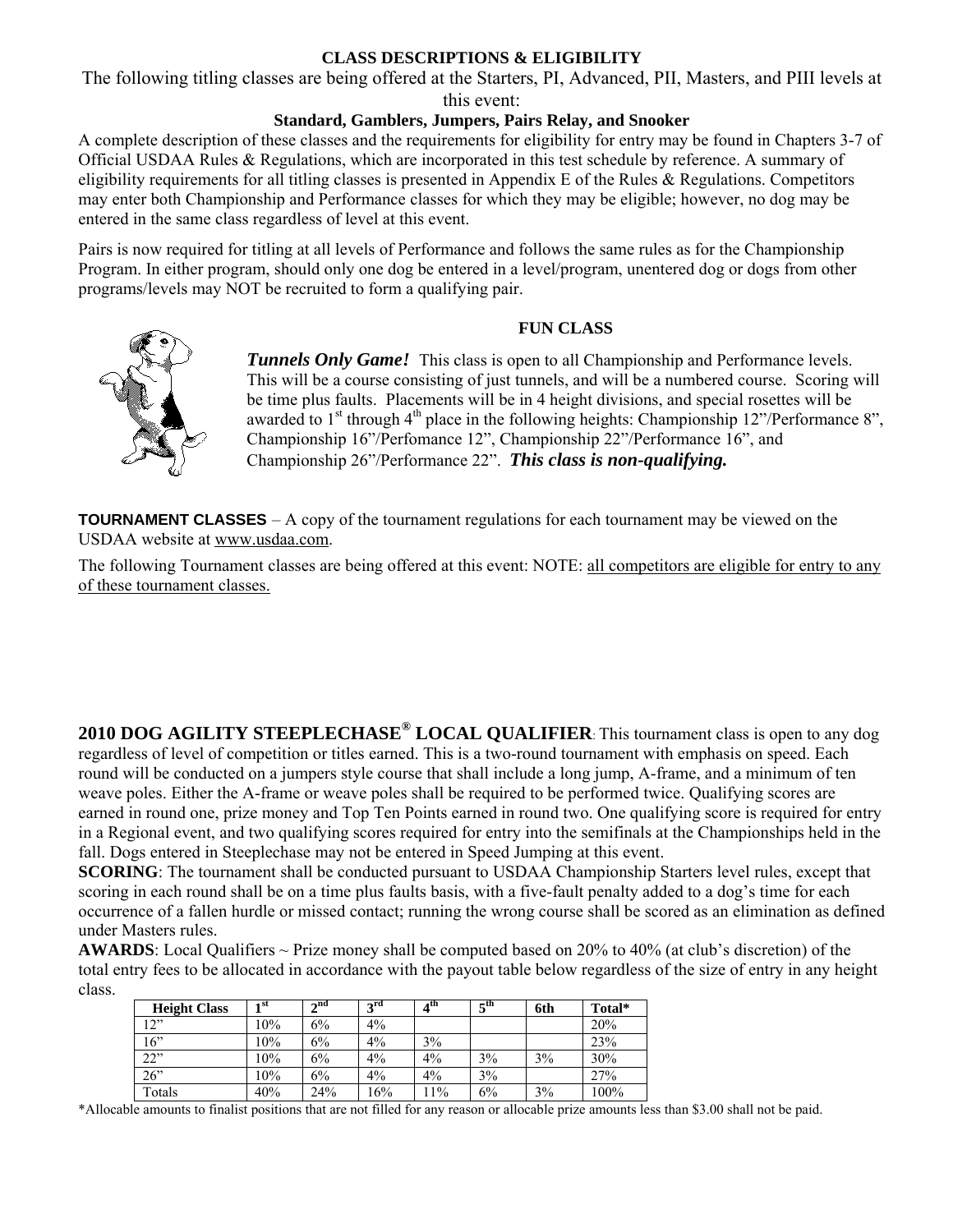**2010 PERFORMANCE SPEED JUMPING***SM* **LOCAL QUALIFIER**. This tournament class is open to any dog regardless of level of competition or titles earned. This is a two-round tournament with emphasis on speed. Each round will be conducted on a jumpers style course that shall include a long jump, A-frame, and weave poles. Either the A-frame or weave poles shall be required to be performed twice. Qualifying scores are earned in round one, prize money and Top Ten Points earned in round two. One qualifying score is required for entry in a Regional event, and two qualifying scores required for entry into the semifinals at the Championships held in the fall. Dogs entered in Steeplechase may not be entered in Speed Jumping at this event.

**SCORING**: The tournament shall be conducted pursuant to USDAA Championship Starters level rules, except that scoring in each round shall be on a time plus faults basis, with a five-fault penalty added to a dog's time for each occurrence of a fallen hurdle or missed contact; running the wrong course shall be scored as an elimination as defined under Masters rules.

**AWARDS**: Local Qualifiers ~ Prize money shall be computed based on 20% to 40% (at club's discretion) of the total entry fees to be allocated in accordance with the payout table below regardless of the size of entry in any height class.

| <b>Height Class</b> | 1 st | $\lambda$ nd | $2^{\text{rd}}$ | Total* |
|---------------------|------|--------------|-----------------|--------|
| $Q$ <sup>22</sup>   | 12%  | 8%           | 5%              | 25%    |
| 12"                 | 12%  | 8%           | 5%              | 25%    |
| 16"                 | 12%  | 8%           | 5%              | 25%    |
| 22"                 | 12%  | 8%           | 5%              | 25%    |
| Totals              | 48%  | 32%          | 20%             | 100%   |

\*Allocable prize money to Round 2 positions that are not filled for any reason shall be forfeited.

**DOG AGILITY MASTERS® TEAM TOURNAMENT AND PERFORMANCE VERSATILITY PAIRS<sup>SM</sup>** - A team may be comprised of dogs from any two Championship height classes. A pair may be comprised of dogs from any two performance height classes. The team/pair shall compete as individuals in snooker, jumpers, standard and gamblers, while the team/pair competes as a unit in relay. The scores from all members are tallied for overall standings. One qualifying score as described in the complete rules is required for entry in the World Championships

A copy of USDAA Rules & Regulations may be viewed and printed from the USDAA website at www.usdaa.com.

### **AWARDS**

**Titling Classes** – Ribbons will be awarded to dog/handler teams placing  $1^{st}$  through  $4^{th}$  place in all classes in their respective jump heights and in mini and open divisions for the brace game. Maroon qualifying rosettes will be awarded to all dogs earning a qualifying score in any non-tournament classes. Special rosettes will be awarded to those finishing a title.

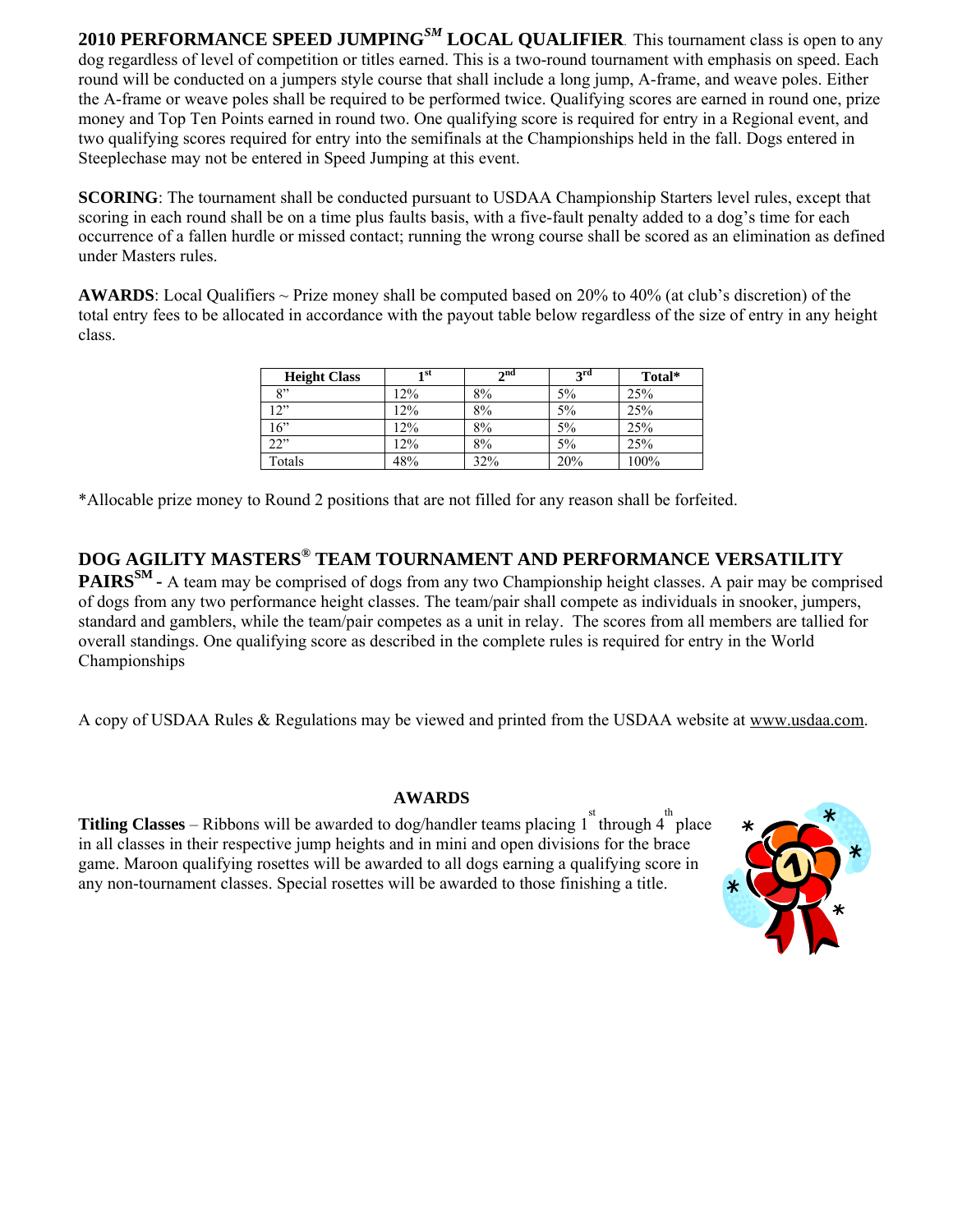### **USDAA***®* **JUNIOR HANDLER PROGRAM**

The USDAA*®* Junior Handler Program is for youths eighteen years of age and younger.

A Junior handler and dog must be registered as a team for participation in the Junior Handler Program. A registration number with a "J" prefix will be assigned for use in entering Junior Handler Program events. You may use the enclosed registration form to register the handler and dog team for the Junior Handler Program, or register online at www.usdaa.com (at a reduced rate).

Dogs may complete on leash, using a "buckle" collar in the Beginners class. The election to use a leash must be designated on the entry form. In the Elementary class, the dog is required to be shown off-leash, but may wear a buckle collar. Dogs in the Intermediate and Senior classes must be shown off-leash and without a collar.

Jump heights will be the same as the Performance class as described in Notice to Competitors, except that dogs competing on leash in the Beginners class shall jump a maximum of 16".

Official USDAA*®* junior handler entry forms are required to be signed by the child's parents or legal guardian. Junior handlers entered in the Beginners class must complete an eight to ten question examination, and items missed on the examination must be reviewed prior to or during the judge's briefing.

#### **Junior Handler Class Descriptions**

*JH Beginners Class*: Dog/handler teams that have not previously earned the *JH Beginners Agility*<sup>SM</sup> certificate are eligible for entry into this class. Completion of one round in this class within stipulated time without faults shall earn the USDAA's *JH*  Beginners Agility<sup>SM</sup> certificate of accomplishment. The obstacle course shall be comprised of ten obstacles set in a simple horseshoe or "M" design. The standard course time shall be 60 seconds. A-Frame is set at 4'6" and the table is set at 12".

*JH Elementary Class*: Dog/handler teams that having earned the JH Beginners Agility<sup>SM</sup> certificate but not having earned the JH Elementary Agility<sup>SM</sup> certificate are eligible for entry into this class. Completion of two rounds in this class within stipulated time without faults shall earn the *JH Elementary Agility*<sup>SM</sup> certificate of accomplishment. The obstacle course shall be comprised of ten obstacles set in a simple horseshoe or "M" design. The standard course time shall be 60 seconds. A-Frame is set at 5'0" and the table is set at 12".

#### **Note: the 4' high Dog Walk may be used for the Intermediate and Senior Levels**

*JH Intermediate Class:* Dog/handler teams that having earned the *JH Elementary Agility*SM certificate but not having earned the JH Intermediate Agility<sup>SM</sup> certificate are eligible for entry into this class. Completion of three rounds in this class within stipulated time without faults shall earn the *JH Intermediate Agility*<sup>SM</sup> certificate of accomplishment. The obstacle course shall include 12 to 14 obstacles, being slightly more challenging than a figure of "8". The standard course time shall be 75 seconds. A-Frame is set at 5'6" and the table is set at 12" or 16".

*JH Senior Class*: Dog/handler teams that having earned the *JH Intermediate Agility*<sup>SM</sup> certificate are eligible for entry into this class. Completion of three rounds in this class within stipulated time without faults shall earn the *JH Senior Agility*<sup>SM</sup> certificate of accomplishment. The obstacle course shall include 13 to 15 obstacles, being slightly more challenging than a figure of "8". The standard course time shall be at a rate of two yards per second not to exceed 75 seconds. A-Frame is set at 5'10" (5'6" for 8" and 12" jump heights) and the table is set at 12" or 16".

#### **Junior Handler Awards**

#### *Standard Agility Classes*

- · a "gold medallion" will be awarded to all runs with 5 faults or less.
- · a "silver medallion" will be awarded to all runs with 15 faults or less.
- · a "bronze medallion" will be awarded for any run with more than 15 faults.
- · Maroon ribbons will be awarded to all dogs with qualifying scores.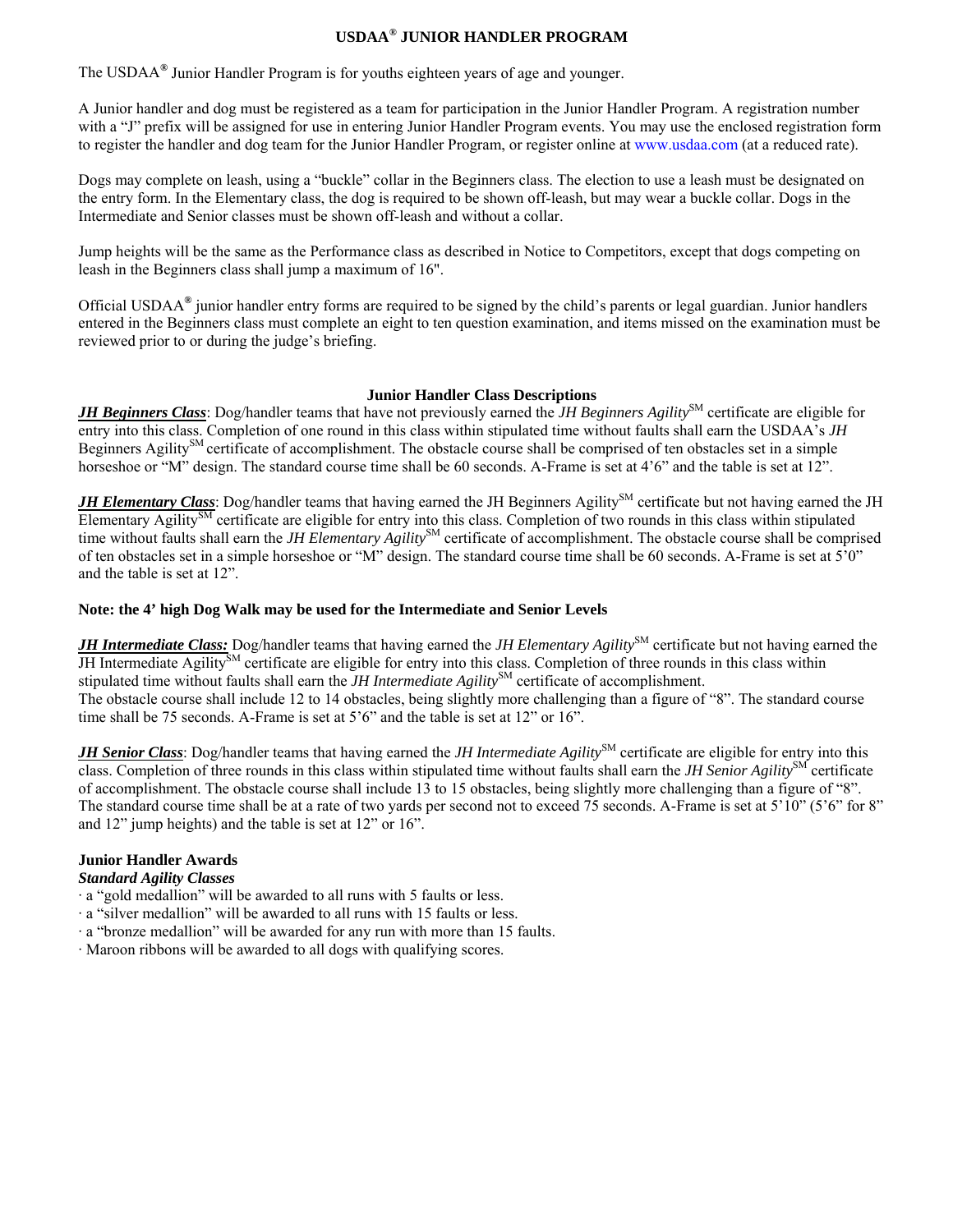|                    |                                                                                                        | USDAA OFFICIAL JUNIOR HANDLER ENTRY FORM |                              |      |                               |
|--------------------|--------------------------------------------------------------------------------------------------------|------------------------------------------|------------------------------|------|-------------------------------|
|                    |                                                                                                        | <b>Agile Dogs Agility Training</b>       |                              |      |                               |
|                    |                                                                                                        | <b>August 6-8, 2010</b>                  |                              |      |                               |
|                    |                                                                                                        | Eagle Mills, Broadalbin, NY              |                              |      |                               |
|                    | This entry is not valid unless signed, dated and submitted with correct fees payable to Agile Dogs to: |                                          |                              |      |                               |
|                    | Debbie Wlodarski 2112 Fairview Ave, Schenectady, NY 12306                                              |                                          |                              |      | (Entries close July 26, 2010) |
| Dog Information    | Overnight or Express mail, <b>MUST</b> specify "No Signature Required" to be accepted.<br>- .T         |                                          | Dog's Call Name              |      |                               |
|                    | $USDAA$ #                                                                                              |                                          |                              |      |                               |
|                    | OR $\Box$ New (Include registration form and fee)<br><b>Breed</b>                                      |                                          | <b>Birth Date</b>            |      | <b>Height at Withers</b>      |
|                    |                                                                                                        |                                          |                              |      | (nearest $\frac{1}{4}$ )      |
| <b>Handler</b>     | <b>Handler's Name</b>                                                                                  |                                          | <b>Phone:</b>                |      |                               |
| <b>Information</b> |                                                                                                        |                                          |                              |      |                               |
|                    | <b>Address:</b>                                                                                        |                                          |                              |      |                               |
|                    |                                                                                                        |                                          |                              |      |                               |
|                    | <b>City</b>                                                                                            |                                          | <b>State</b>                 |      | Zip                           |
|                    | E-mail address, for confirmation by email                                                              |                                          |                              |      |                               |
|                    |                                                                                                        |                                          |                              |      |                               |
|                    | Circle your dog's Jump Height                                                                          | 8"                                       | 12"<br>16                    | 22"  |                               |
| Day                | <b>Class</b>                                                                                           | <b>On-Leash</b>                          | <b>Off-Leash</b>             |      | Fee                           |
| <b>Saturday</b>    | <b>JH</b> Beginners                                                                                    | $\Box$                                   | $\Box$                       |      | \$8.00                        |
|                    | <b>JH</b> Elementary                                                                                   |                                          | П                            |      | \$8.00                        |
|                    | <b>JH</b> Intermediate                                                                                 |                                          | П                            |      | \$8.00                        |
|                    | <b>JH</b> Senior                                                                                       |                                          | $\Box$                       |      | \$8.00                        |
| Fees               |                                                                                                        |                                          | <b>Total Class Fees</b>      |      | \$8.00                        |
|                    | Junior Handler Registration (if new) Enclose Registration form                                         |                                          |                              | \$20 |                               |
|                    |                                                                                                        |                                          | <b>Total Jr Handler Fees</b> |      |                               |

GENERAL AGREEMENT: I (we) agree that the club holding this event has the right to refuse this entry for cause, which the organizing committee shall deem to be sufficient. In consideration of the acceptance of this entry and of the holding of the event and of the opportunity to have the dog participate or be judged I (we) agree to hold the organizing committee, the organization which it represents including its members, officer and directors, the United States Dog Agility Association, Inc., and its officers and directors, sponsors of the event, owners of the premises upon which the event is held and their employees, harmless from any claim for loss or injury which thereto, and I (we) personally assume all responsibility and liability for any such claim: and I (we) further agree to hold the aforementioned parties harmless for any claim for loss of this dog by disappearance, theft, death or otherwise, and from any claim for damage or injury to the dog, whether such loss, disappearance, theft, damage or injury, be caused or alleged to be caused by the negligence of the parties aforementioned, or by the negligence of any other person, or any other cause or causes. I (we) hereby assume the sole responsibility for and agree to indemnify and save the aforementioned parties harmless from any and all loss and expenses (including legal fees) by reason of the liability imposed by law upon any of the aforementioned parties for damage because of bodily injuries, including death at any time resulting there from, sustained by any person or persons, including myself (ourselves) or on account of damage to property, arising out of or in consequence of my (our) participation in this event, howsoever such injuries, death or damage to property may be caused, and whether or not the same may have been caused or may have been alleged to have been caused by negligence of the aforementioned parties or any of their employee's or agents, or any other persons.

I further acknowledge that I have read, understand and will abide by the Official Rules and Regulations of the USDAA, Inc., and the provisions for entry as set forth in the Agility Test Schedule of which this entry form is a part. I acknowledge and represent that the information supplied by me herein is correct to the best of my knowledge: which there shall be no refund of fees paid. Further, I represent that I am the owner of the dog listed hereon, or that I have full authority as agent for dog's owner and shall hold Agile Dogs Agility Training, USDAA, including their officers, directors, employees and agents and their sponsors harmless from any liability of claims made by dog's owner.

Further, I hereby grant USDAA and its representatives, agents and assigns, all rights and permission to use or appropriate my and the dog's name, biography, likeness, photograph, voice, performing persona, or other indicia of identity for broadcast, telecast, cablecast, transmission or distribution in any format or media now known or hereafter to become known. I hereby release USDAA and its representatives, agents and assigns from any claim or cause of action for invasion of the rights of privacy, right of personality or any similar right.

I/We agree to be bound by the rules and regulations to the USDAA and by any additional rules and regulations appearing in the agility test schedule.

| <b>Signature of Junior Handler:</b> | <b>Date:</b> |  |
|-------------------------------------|--------------|--|
|                                     |              |  |

### **Signature of Parent/Guardian**

**If this or another dog is entered in regular and/or tournament classes, TOTAL JH FEES may be added to the regular entry form so that one check can be written.**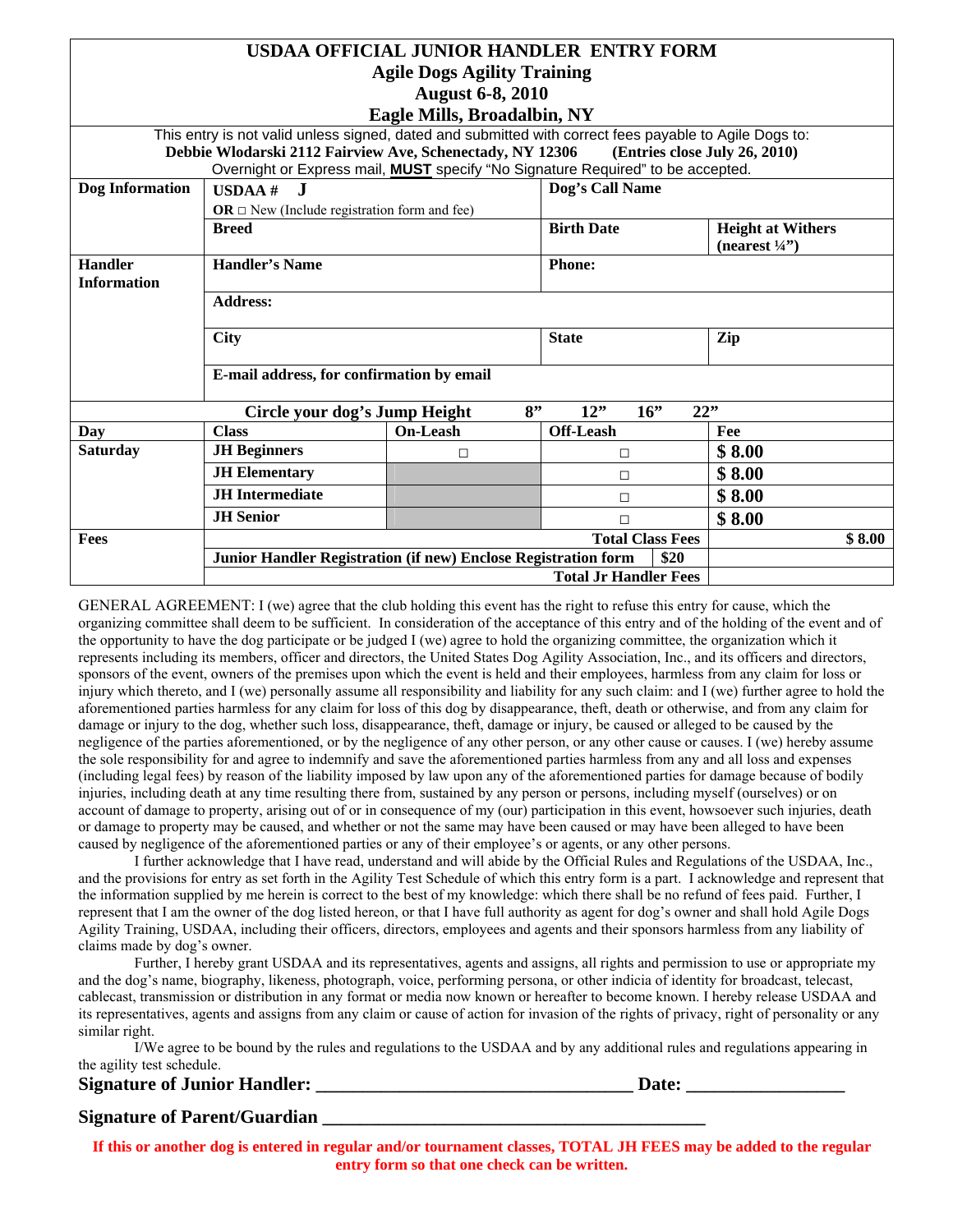### **OFFICIAL ENTRY FORM - Agile Dogs Agility Training**

USDAA Sanctioned Agility Test,

August 6-8, 2010

This entry is not valid unless signed, dated and submitted with correct fees. Mail completed form to: Debbie Wlodarski, 2112 Fairview Ave, Schenectady, NY 12306. If you Overnight or Express mail, you **MUST** specify "No Signature Required". Entries must be received by Monday, July 26, after which no cancellations, alternations or other changes will be accepted except for dogs needing a class level change only, which must be received by 6 PM Monday August 2.

**Early Bird Contest:** For all entries postmarked before July 5<sup>th</sup>: two entries will be drawn at random, and each will receive a refund check at the trial of \$40. So, send in your entry early!

| <b>Owners Name</b>                                           |              |                                                | Handler, If different from Owner              |
|--------------------------------------------------------------|--------------|------------------------------------------------|-----------------------------------------------|
| Address                                                      |              |                                                |                                               |
| City                                                         | State        | Zip                                            |                                               |
| ⊡<br>Unless you check this box, confirmation will be emailed |              | Email:                                         |                                               |
| ⊡<br>My Dog is a Rescue                                      |              | Phone: (                                       |                                               |
| Dog's Call Name                                              |              |                                                | Height at Withers                             |
| <b>Breed</b>                                                 |              |                                                | <b>Birth Date</b>                             |
| USDAA#<br><b>Or</b><br>$\Box$                                |              | New (Include USDAA registration form and fees) |                                               |
| <b>JUMP HEIGHT</b> (circle one)                              | Championship | 16"<br>12"<br>26"<br>22"                       | <b>Performance</b><br>22"<br>8"<br>16"<br>12" |

*Note: If entering tournaments or tournaments and test classes at different heights in the same program, submit a separate entry form.* One jump height PER PROGRAM p

| m. |        |                                 |                | One jump neight FER FROGRAM per entry jorm.          |                 |                                                        |                |               |      |
|----|--------|---------------------------------|----------------|------------------------------------------------------|-----------------|--------------------------------------------------------|----------------|---------------|------|
|    | \$60   | <b>Tournaments</b> (select one) |                | $\Box$ Team                                          |                 | $\Box$ Versatility Pairs                               |                |               |      |
|    |        |                                 |                | List 2 partners, max 2 Championship Heights per team |                 | List 1 partner, any Performance heights may pair       |                |               |      |
|    |        | Team/Pair Name                  |                |                                                      |                 | (Club reserves the right to determine appropriateness) |                |               |      |
|    |        | 1st Partner                     |                | Dog                                                  |                 | U#                                                     |                | Jump Ht       |      |
|    |        | 2nd Partner                     |                | Dog                                                  |                 | U#                                                     |                | Jump Ht       |      |
|    |        | OR Draw Team Draw Pair          |                |                                                      |                 |                                                        |                |               |      |
|    | F      | Tournaments:                    | □ Steeplechase |                                                      |                 | □ Performance Speed Jumping                            |                |               | \$22 |
|    | R      | Jumpers                         | □ Masters      | □ Advanced                                           | $\Box$ Starters | $\Box$ Perf III                                        | $\Box$ Perf II | $\Box$ Perf I | \$13 |
|    |        | Standard                        | □ Masters      | □ Advanced                                           | $\Box$ Starters | $\Box$ Perf III                                        | $\Box$ Perf II | □ Perf I      | \$13 |
|    | S<br>A | Gamblers                        | $\Box$ Masters | □ Advanced                                           | □ Starters      | $\Box$ Perf III                                        | $\Box$ Perf II | □ Perf I      | \$13 |
|    | Т      | Pairs                           | □ Masters      | □ Advanced                                           | □ Starters      | $\Box$ Perf III                                        | $\Box$ Perf II | □ Perf I      | \$13 |
|    |        | Tunnels Game                    |                | □ Any Level Championship                             |                 | □ Any Level Performance                                |                |               | \$10 |

Pairs Partner Information: □ Draw Please do not pair me with: \_\_\_\_\_\_\_\_\_\_\_\_\_\_\_\_\_\_

| Handler: |        |                                                                           | Dog:           |                 | $\overline{\text{USDAA}}$ #: |                   | Jump Height:     |                 |                                                                                                                                                                                                                                |
|----------|--------|---------------------------------------------------------------------------|----------------|-----------------|------------------------------|-------------------|------------------|-----------------|--------------------------------------------------------------------------------------------------------------------------------------------------------------------------------------------------------------------------------|
|          |        | Standard                                                                  | $\Box$ Masters | $\Box$ Advanced | $\Box$ Starters              | $\sqcap$ Perf III | $\sqcap$ Perf II | $\sqcap$ Perf I | \$13                                                                                                                                                                                                                           |
|          | S<br>U | Gamblers                                                                  | $\Box$ Masters | □ Advanced      | $\Box$ Starters              | $\Box$ Perf III   | $\Box$ Perf II   | $\Box$ Perf I   | \$13                                                                                                                                                                                                                           |
|          | N      | Pairs                                                                     | $\Box$ Masters | $\Box$ Advanced | $\Box$ Starters              | $\sqcap$ Perf III | $\sqcap$ Perf II | $\Box$ Perf I   | \$13                                                                                                                                                                                                                           |
|          |        | Snooker                                                                   | $\Box$ Masters | □ Advanced      | $\Box$ Starters              | $\Box$ Perf III   | $\Box$ Perf II   | $\Box$ Perf I   | \$13                                                                                                                                                                                                                           |
|          |        | Pairs Partner Information: $\Box$ Draw Please do not pair me with: $\Box$ |                |                 |                              |                   |                  |                 |                                                                                                                                                                                                                                |
| Handler: |        |                                                                           | Dog:           |                 | USDAA #:                     |                   | Jump Height:     |                 |                                                                                                                                                                                                                                |
|          |        |                                                                           |                |                 |                              |                   |                  |                 | and the contract of the contract of the contract of the contract of the contract of the contract of the contract of the contract of the contract of the contract of the contract of the contract of the contract of the contra |

 *Entry Fees \$\_\_\_\_\_\_\_\_\_\_* 

 *(\$20) Registration fee if applicable (enclose registration form) \$\_\_\_\_\_\_\_\_\_\_* 

*TOTAL JUNIOR HANDLER FEES FROM JH ENTRY FORM IF THIS OR ANOTHER DOG IS ENTERED IN JH CLASSES \$\_\_\_\_\_\_\_\_\_\_\_\_\_* 

 *TOTALFEES ENCLOSED (make check payable to AgileDogs) \$\_\_\_\_\_\_\_\_\_\_*

*(Don't forget to complete the General Agreement on the next page for valid entry)*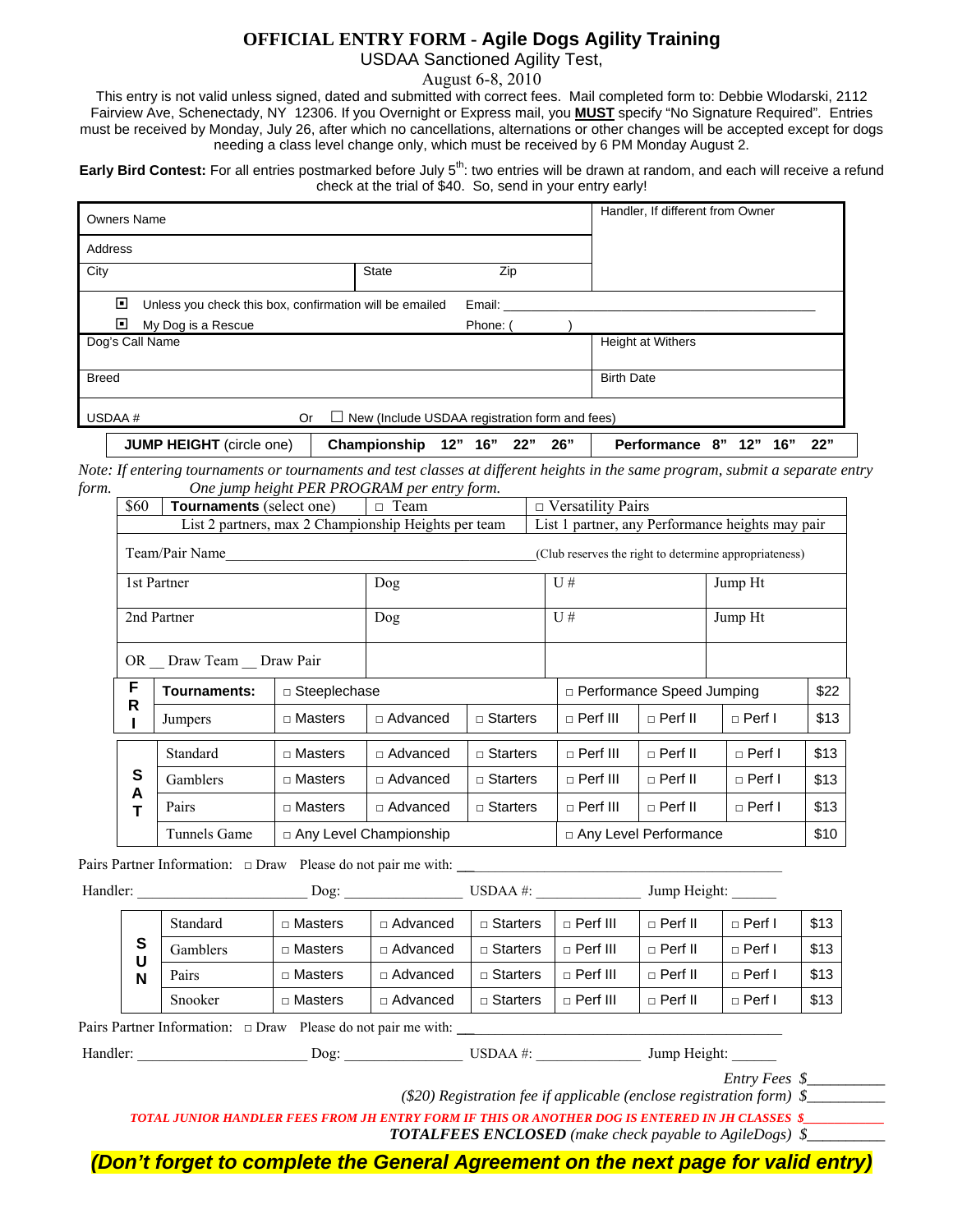#### **GENERAL AGREEMENT**

I (we) agree that Agile Dogs Agility Training has the right to refuse this entry for cause, which the organizing committee alone shall deem to be sufficient. In consideration of the acceptance of this entry, of the holding of the event and of the opportunity to have the dog participate and/or to be judged, I (we) agree to hold the organizing committee, Agile Dogs Agility Training, or United States Dog Agility Association, Inc., including their members, officers, directors, agents and employees, sponsors of this event and owners of the premises upon which the event is held and their employees, harmless from any claim for loss or injury that may be alleged to have been caused directly or indirectly to any person or thing by the act of this dog while in or upon the event premises or grounds or near any entrance thereto, and I (we) personally assume all responsibility and liability for any such claim. I (we) further agree to hold the aforementioned parties harmless from any claim for loss of this dog by disappearance, theft, death or otherwise, and from any claim for damage or injury to the dog, whether such loss, disappearance, appearance, theft, damage or injury, be caused or alleged to be caused by the negligence of the parties aforementioned, or by the negligence of any other person, or any other cause or causes. I (we) hereby assume the sole responsibility for and agree to indemnify and save the aforementioned parties harmless from any and all loss and expense (including legal fees) by reason of the liability imposed by law upon any of the aforementioned parties for damage because of bodily injuries, including death at any time resulting there from, sustained by any person or persons, including myself (ourselves) or on account of damage to property arising out of or in consequence of my (our) participation in this event, howsoever such injuries, death or damage to property may be caused, and whether or not the same may have been caused or have been alleged to have been caused by negligence of the aforementioned parties or any of their employees or agents or any other persons.

I further acknowledge that I have read, understand and will abide by the Official Rules and Regulations of the United States Dog Agility Association, Inc. and the provisions for entry as set forth in the Agility Test Schedule of which this entry form is a part. I acknowledge and represent that the information supplied by me herein is correct to the best of my knowledge; if any portion of this information is found to be invalid or insufficient to establish the validity of my entry, such finding shall render my entry invalid in its entirety, for which there shall be no refund of fees paid. Further, I represent that I am the owner of the dog listed hereon, or that I have full authority as agent for the dog's owner and shall hold Agile Dogs Agility Training, and USDAA, including their officers, directors, employees and agents and their sponsors harmless from any liability or claims made by the dog's owner.

Further, I hereby grant to USDAA and its representatives, agents and assigns, all rights and permission to use or appropriate my and the dog's name, biography, likeness, photograph, voice, performing persona, or other indicia of identity for broadcast, telecast, cablecast, transmission or distribution in any format or media now known or hereafter to become known. I hereby release USDAA, its representatives, agents and assigns from any claim or cause of action for invasion of the rights of privacy, right of personality or any similar right.

| <b>SIGNATURE:</b> |
|-------------------|
|-------------------|

Parent or Legal Guardian's Signature for Minors: \_\_\_\_\_\_\_\_\_\_\_\_\_\_\_\_\_\_\_\_\_\_\_\_\_\_\_\_\_\_Date: